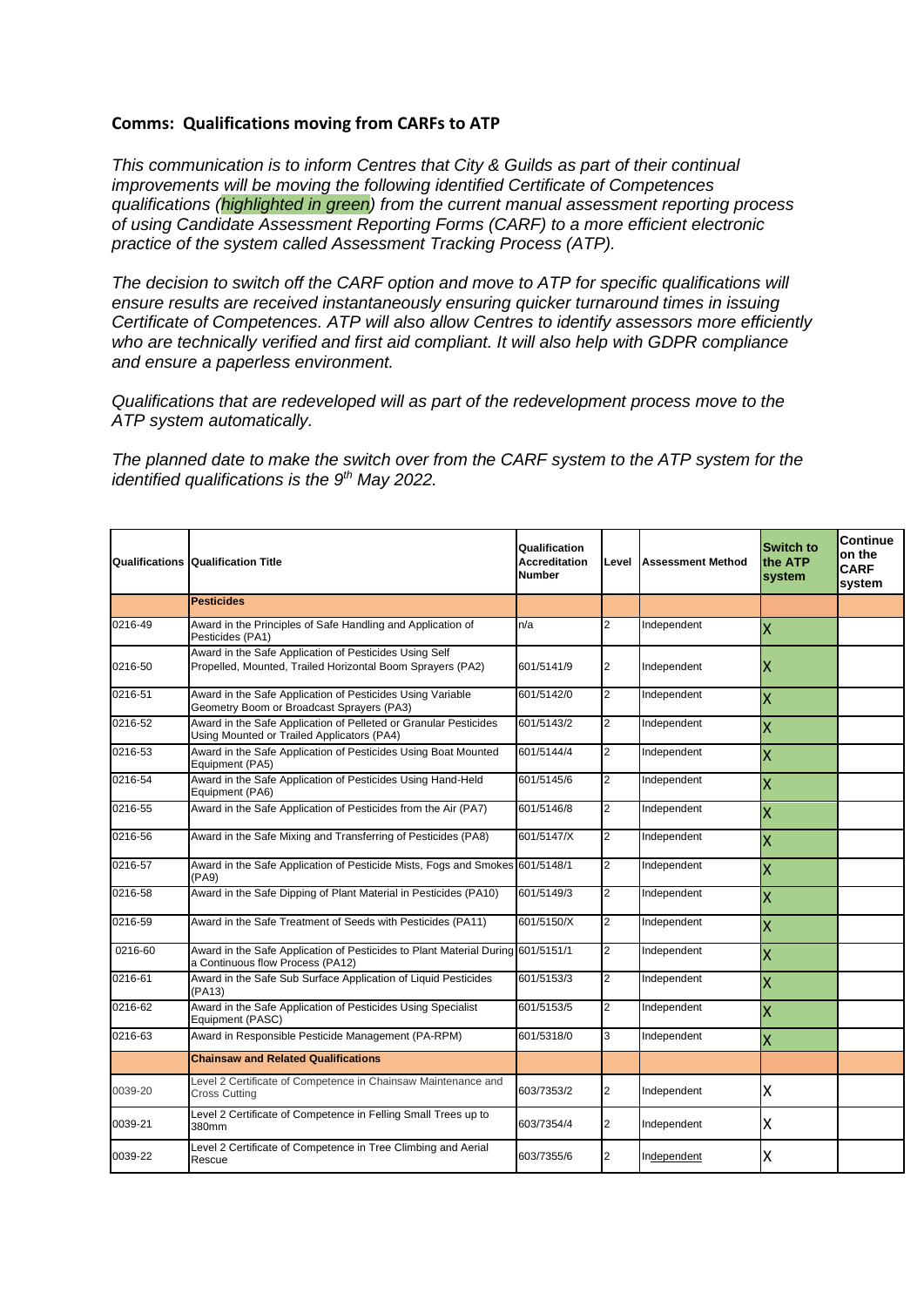| 0039-23 | Level 2 Certificate of Competence in Using a Chainsaw from Rope 603/7356/8<br>and Harness                                                                                           |            | I2             | Independent | ΙX |  |
|---------|-------------------------------------------------------------------------------------------------------------------------------------------------------------------------------------|------------|----------------|-------------|----|--|
| 0039-24 | Level 2 Certificate of Competence for Arboricultural Ground Worker 603/7643/0                                                                                                       |            | <b>2</b>       | Independent | Ιx |  |
| 0039-25 | Level 2 Certificate of Competence in Branch Removal and Crown<br>Breakdown                                                                                                          | 603/7644/2 | $\overline{2}$ | Independent | Ιx |  |
| 0039-26 | Level 2 Certificate of Competence in Power Pole Pruner<br>Maintenance and Operation                                                                                                 | 603/7645/4 | $\overline{2}$ | Independent | X  |  |
| 0039-30 | Level 3 Certificate of Competence in Assisted felling                                                                                                                               | 603/7357/X | 3              | Independent | X  |  |
| 0039-31 | Level 3 Certificate of Competence in Aerial Tree Pruning                                                                                                                            | 603/7355/6 | 3              | Independent | X  |  |
| 0039-32 | Level 3 Certificate of Competence in Aerial Tree Rigging                                                                                                                            | 603/7356/8 | 3              | Independent | Χ  |  |
| 0039-33 | Level 3 Certificate of Competence in Felling and Processing<br>Medium Trees over 380mm and up to 760mm                                                                              | 603/7646/6 | 3              | Independent | X  |  |
| 0039-34 | Level 3 Certificate of Competence in Felling and Processing Large<br>Trees over 760mm                                                                                               | 603/7647/8 | 3              | Independent | ΙX |  |
| 0039-35 | Level 3 Certificate of Competence in Dealing with Interwoven<br>Stems and Part Blown Trees                                                                                          | 603/7648/X | 3              | Independent | X  |  |
| 0039-36 | Level 3 Certificate of Competence in Emergency Treework<br>Planning                                                                                                                 | 603/7649/1 | 3              | Independent | Ιx |  |
| 0039-37 | Level 3 Certificate of Competence in Individual Windblown Trees                                                                                                                     | 603/7650/8 | 3              | Independent | X  |  |
| 0039-38 | Level 3 Certificate of Competence in use of Chainsaw from Mobile<br>Elevated Platform (MEWP)                                                                                        | 603/7651/X | 3              | Independent | Ιx |  |
| 0038-30 | City & Guilds NPTC Level 3 Certificate of Competence in<br>Utility Arboriculture Basic Electrical Knowledge. (Live from<br>01.12.2021)                                              | 603/7885/2 | 13             | Independent | Ιx |  |
| 0038-31 | City & Guilds NPTC Level 3 Certificate of Competence in<br>Utility Arboriculture Tree Species Recognition, Growth<br>Characteristics and Associated Hazards. (Live from 01.12.2021) | 603/7886/4 | 13             | Independent | Iχ |  |

|             | City & Guilds NPTC Level 3 Certificate of Competence in                                                                                                                    |            |                |             |                         |  |
|-------------|----------------------------------------------------------------------------------------------------------------------------------------------------------------------------|------------|----------------|-------------|-------------------------|--|
| 0038-32     | Utility Arboriculture Ground-based Pruning. (Live from<br>01.12.2021)                                                                                                      | 603/7887/6 | 3              | Independent | Χ                       |  |
| 0038-33     | City & Guilds NPTC Level 3 Certificate of Competence in Utility<br>Arboriculture Aerial Pruning. (Live from 01.12.2021)                                                    | 603/7888/8 | 3              | Independent | Χ                       |  |
| 0038-34     | City & Guilds NPTC Level 3 Certificate of Competence in<br>Utility Arboriculture Use of a Chainsaw from a Mobile<br>Elevating Work Platform (MEWP). (Live from 01.12.2021) | 603/7889/X | 3              | Independent | Χ                       |  |
| 0038-35     | City & Guilds NPTC Level 3 Certificate of Competence in<br>Utility Arboriculture Use of a Chainsaw from a Mobile<br>Elevating Work Platform (MEWP). (Live from 01.12.2021) | 603/7890/6 | 3              | Independent | X                       |  |
| 0038-40     | City & Guilds NPTC Level 4 Certificate of Competence in Utility<br>Arboriculture Surveyor. (Live from 01.12.2021)                                                          | 603/7891/8 | 4              | Independent | X                       |  |
| 0038-41     | City & Guilds NPTC Level 4 Certificate of Competence in<br>ETR 132 Resilience Arboricultural Surveyor. (Live from<br>01.12.2021)                                           | 603/7892/X | 4              | Independent | x                       |  |
| 0037-03     | City & Guilds NPTC Level 3 Certificate of Competence in<br>Thorough Examination of Arboriculture Equipment. (Live from<br>01.12.2021)                                      | 603/7883/9 | 3              | Independent | Χ                       |  |
| 0039-27     | City & Guilds NPTC Level 2 Certificate of Competence in Felling<br>Utility Poles. (Live from 01.12.2021)                                                                   | 603/7884/0 | $\overline{2}$ | Independent | Χ                       |  |
|             | <b>Forestry &amp; Arboriculture Level 2</b>                                                                                                                                |            |                |             |                         |  |
| 0020-16     | Award in Forest Machine Operations - Forwarder                                                                                                                             | 600/9103/4 | $\overline{2}$ | Independent | X                       |  |
| 0020-17     | Award in Forest Machine Operations - Felling                                                                                                                               | 600/9104/6 | $\overline{2}$ | Independent | X                       |  |
| 0020-18     | Award in Forest Machine Operations - Processing                                                                                                                            | 600/9105/8 | $\overline{2}$ | Independent | X                       |  |
| 0020-19     | Award in Forest Machine Operations - Cable Crane                                                                                                                           | 600/9106/X | $\overline{2}$ | Independent | X                       |  |
| $0020 - 20$ | Award in Forest Machine Operations - Skidder                                                                                                                               | 600/9107/1 | $\overline{2}$ | Independent | X                       |  |
| 0020-21     | Award in Forest Machine Operations - Chokerman                                                                                                                             | 600/9108/3 | $\overline{2}$ | Independent | X                       |  |
| 0020-30     | Award in Forest Machine Operations - Base Machine                                                                                                                          | 600/9102/2 | $\overline{2}$ | Independent | X                       |  |
| 0020-31     | Award in Forest Machine Operations - Processing Timber (Mobile) 601/0428/4                                                                                                 |            | $\overline{2}$ | Independent | X                       |  |
| 0020-32     | Award in Forest Machine Operations - Drainage/Mounding                                                                                                                     | 600/9109/5 | $\overline{2}$ | Independent | X                       |  |
| 0020-36     | Award in Forest Machine Operations - Flail/Mulcher                                                                                                                         | 600/9113/7 | $\overline{2}$ | Independent | X                       |  |
| 0020-37     | Award in Forest Machine Operations - Static Loader                                                                                                                         | 601/0430/2 | $\overline{2}$ | Independent | $\overline{\mathsf{x}}$ |  |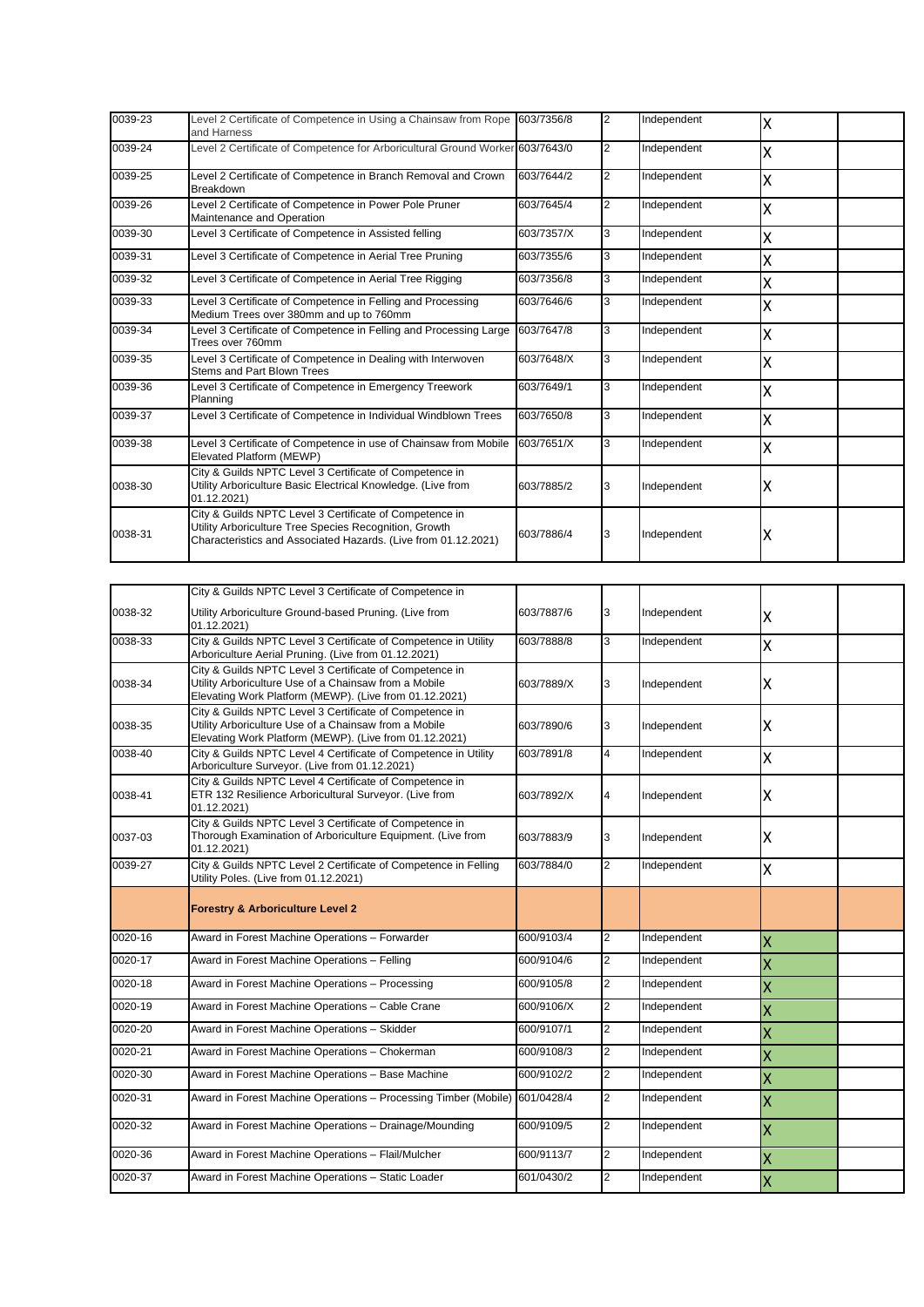| 0020-42 | Award in Forest Machine Operations - Base Machine with<br>Forwarder                           | 600/9750/4 | $\overline{2}$ | Independent **  | $\overline{\mathsf{x}}$   |   |
|---------|-----------------------------------------------------------------------------------------------|------------|----------------|-----------------|---------------------------|---|
| 0020-43 | Award in Forest Machine Operations - Base Machine with Felling<br>& Processing                | 600/9751/6 | 2              | Independent**   | $\boldsymbol{\mathsf{X}}$ |   |
| 0020-45 | Award in Forest Machine Operations - Base Machine with Skidder                                | 600/9419/9 | $\overline{2}$ | Independent**   | $\boldsymbol{\mathsf{X}}$ |   |
| 0020-53 | Award in the Safe Use of Stump Grinders                                                       | 601/2266/3 | $\overline{2}$ | Integrated      | Χ                         |   |
| 0020-54 | Award in the Safe Use of Stump Grinders                                                       | 601/2266/3 | $\overline{2}$ | Independent     | X                         |   |
| 0020-55 | Award in the Safe Use of a Forestry Clearing Saw                                              | 601/2268/7 | $\overline{2}$ | Integrated      | Χ                         |   |
| 0020-56 | Award in the Safe Use of a Forestry Clearing Saw                                              | 601/2268/7 | $\overline{2}$ | Independent     | X                         |   |
| 0020-57 | Award in the Safe Use of a Manually Fed Wood-chipper                                          | 601/2267/5 | $\overline{2}$ | Integrated      | Χ                         |   |
| 0020-58 | Award in the Safe Use of a Manually Fed Wood-chipper                                          | 601/2267/5 | 2              | Independent     | $\overline{\mathsf{x}}$   |   |
|         | <b>Machinery Land-based</b>                                                                   |            |                |                 |                           |   |
| 0014-29 | Award in the Safe Use of Handheld Leaf Blowers and<br>Vacuums                                 | 601/1290/6 | 2              | Independent     | X                         |   |
| 0014-24 | Award in the Safe Use of Handheld Leaf Blowers and<br>Vacuums                                 | 601/1290/6 | $\overline{2}$ | Integrated      | Χ                         |   |
| 0014-30 | Award in the Safe Use of Shredders for Amenity Operators                                      | 601/1289/X | 2              | Independent     | X                         |   |
| 0014-25 | Award in the Safe Use of Shredders for Amenity Operators                                      | 601/1289/X | $\overline{2}$ | Integrated      | Χ                         |   |
| 0014-26 | Award in the Safe Use of Brushcutters and Trimmers                                            | 601/1299/2 | $\overline{2}$ | Independent     | X                         |   |
| 0014-21 | Award in the Safe Use of Brushcutters and Trimmers                                            | 601/1299/2 | $\overline{2}$ | Integrated      | Χ                         |   |
| 0014-31 | Certificate of Competence in Tractor Driving and Related<br>Operations                        | 603/5337/5 | 2              | Non-Independent | X                         |   |
| 0014-32 | Certificate of Competence in the safe use of All-Terrain Vehicles<br>(ATVs)                   | 603/5338/7 | $\overline{2}$ | Non-Independent | Χ                         |   |
| 0014-33 | Certificate of Competence in Forklift Truck Operations                                        | 603/5339/9 | $\overline{2}$ | Non-Independent | X                         |   |
| 0014-34 | Certificate of Competence in the Safe Use of Handheld Hedge<br>Cutters                        | 603/5340/5 | $\overline{2}$ | Non-Independent | Χ                         |   |
| 0014-35 | Certificate of Competence in the Safe Use of Mowers                                           | 603/5341/7 | $\overline{2}$ | Non-Independent | Χ                         |   |
| 0014-36 | Certificate of Competence in the Safe Use of Tractor Mounted<br>Hedge and Verge Cutters       | 603/5342/9 | $\overline{2}$ | Non-Independent | Χ                         |   |
| 0014-37 | Certificate of Competence in Multi-tool Equipment                                             | 603/5673/4 | $\overline{2}$ | Non-Independent | Χ                         |   |
| 0014-38 | Certificate of Competence in Remote-control Machinery                                         | 603/5618/2 | $\overline{2}$ | Non-Independent | Χ                         |   |
| AORD09  | Award in Off Road Driving                                                                     | 500/7889/6 | 2              | Independent     | Χ                         |   |
|         | <b>Plant Machinery</b>                                                                        |            |                |                 |                           |   |
| 0017-01 | Award in the safe use of a Mobile Elevated Work Platform                                      | 601/1990/1 | 2              | Independent     | X                         |   |
| 0017-02 | Award in the safe use of a Mobile Elevated Work Platform                                      | 601/1990/1 | 2              | Integrated      | x                         |   |
| ADT02   | CoC in Safe Operation of Dumper Trucks                                                        | 100/2000/7 | $\overline{2}$ | Independent     |                           | X |
| AABW02  | CoC in the Safe Use of Abrasive Wheels                                                        | 100/2001/9 | $\overline{2}$ | Independent     |                           | X |
| APLM02  | CoC in the Safe Use of Plant Machinery                                                        | 100/2013/5 | $\overline{2}$ | Independent     |                           | Χ |
|         | <b>Vertebrate Pest Control</b>                                                                |            |                |                 |                           |   |
| 0216-25 | Award in the Safe Use of Pesticides for Vertebrate Pest Control for<br>Rats and Mice (PAR&M)  | 601/2256/0 | 2              | Independent     | X                         |   |
| 0216-26 | Award in the Safe Use of Aluminium Phosphide for Vertebrate Pest 601/2259/6<br>Control (PAAP) |            | 2              | Independent     | X                         |   |
| 0216-28 | Award in the Safe Use of Traps for Vertebrate Pest Control (TVPC) 601/2258/4                  |            | $\overline{2}$ | Independent     | X                         |   |
|         | Livestock                                                                                     |            |                |                 |                           |   |
| 0141-02 | Award in Basic Stockmanship and Welfare                                                       | 500/7697/8 | 2              | Independent     |                           | X |
| 0141-03 | Award in the Safe Use of Sheep Dip                                                            | 500/7692/9 | $\overline{2}$ | Independent     |                           | Χ |
| 0141-04 | Award in the Transport of Animals by Road (Short Journeys)                                    | 600/0306/6 | 2              | Independent     |                           | Χ |
| 0141-05 | Award in the Long-Distance Transport of Animals by Road -<br>Attendant                        | 600/0803/9 | $\overline{2}$ | Independent     |                           | Χ |
| 0141-06 | Award in the Long-Distance Transport of Animals by Road - Driver                              | 600/0307/8 | 2              | Independent     |                           | X |
| 0141-13 | Award in Pig Stockmanship and Welfare                                                         | n/a        | 2              | Independent     |                           | X |
| 0141-14 | Award in Pig Breeding                                                                         | n/a        | $\overline{2}$ | Independent     |                           | Χ |